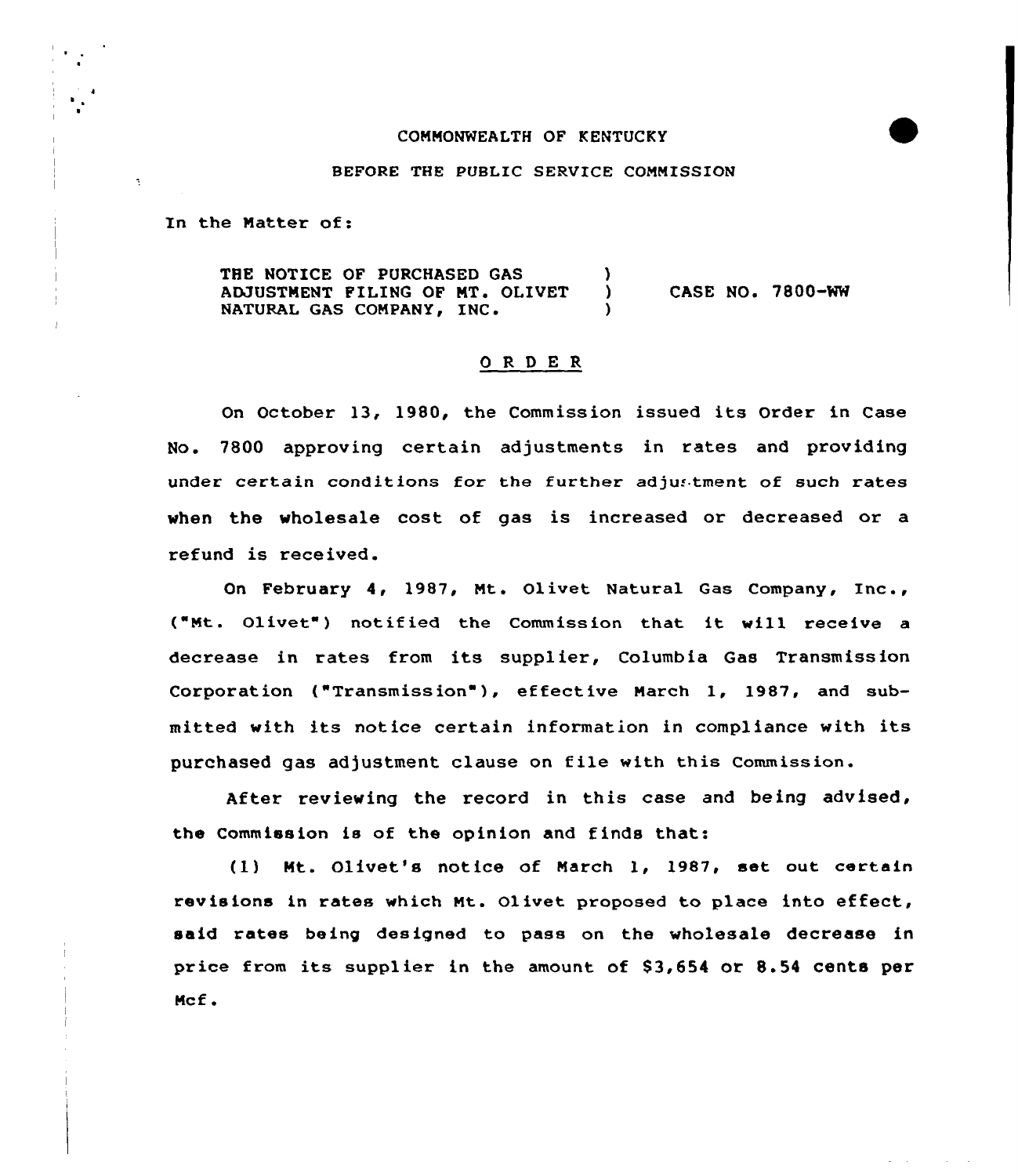(2) Transmission filed revised rates with the Federal Energy Regulatory Commission to be effective March 1, 1987.

(3) Nt. Olivet's adjustments in rates under the purchased gas adjustment provisions approved by the Commission in its Order of October 13, 1980, are fair, just and reasonable and in the public interest and should be effective with gas supplied on and after March 1, 1987.

IT IS THEREFORE ORDERED that:

{1) The rates in the Appendix to this Order be and they hereby are authorized effective with gas supplied on and after Narch 1, 1987.

(2) Within 30 days of the date of this Order Nt. Olivet shall file with this Commission its revised tariffs setting out the rates authorized herein.

Done at Frankfort, Kentucky, this 18th day of February. 1987.

PUBLIC SERVICE COMMISSION

Vice Chairman

**ATTEST:** 

Executive Director